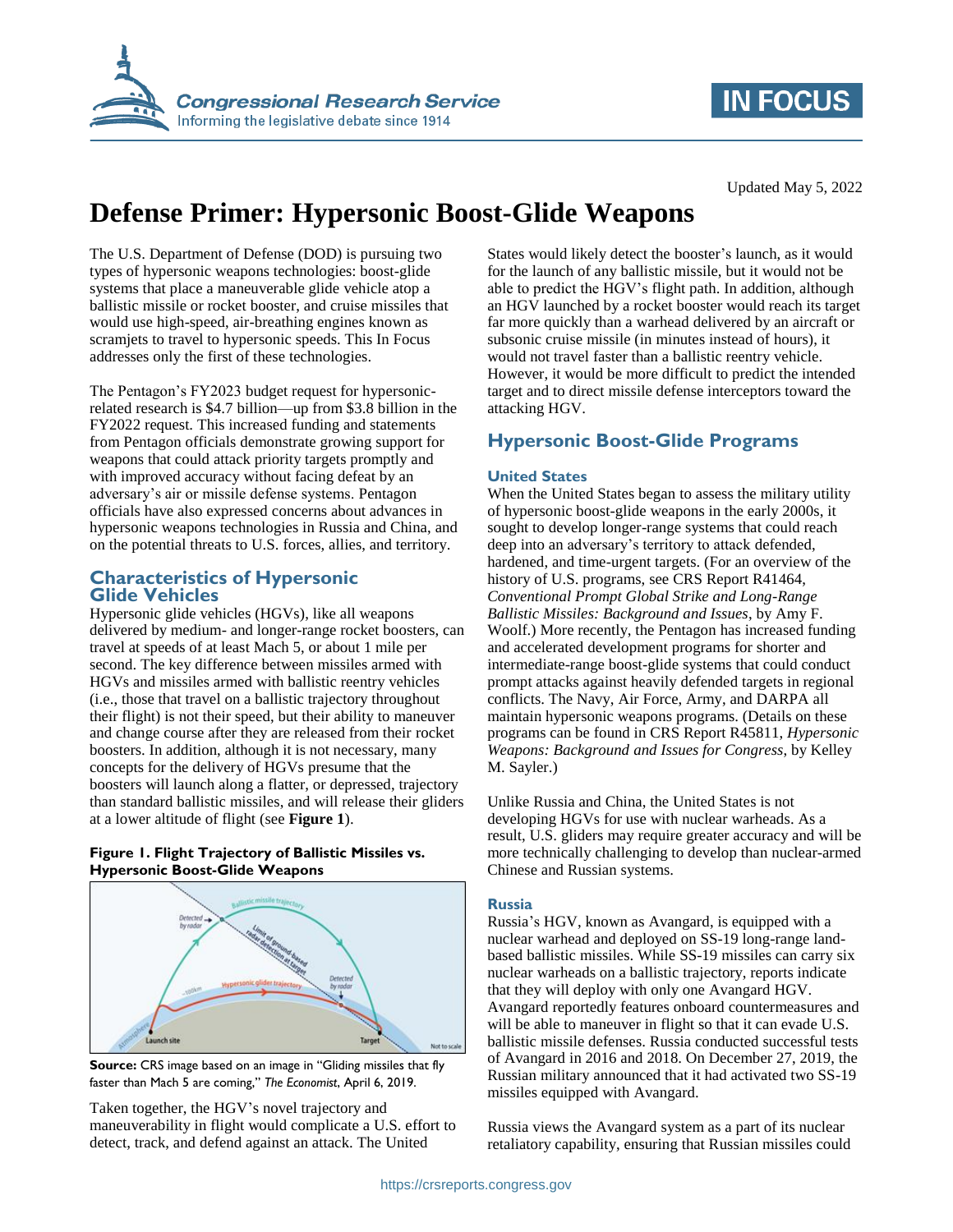penetrate U.S. ballistic missile defenses. According to the Pentagon's 2019 Missile Defense Review, the United States relies on nuclear deterrence, not ballistic missile defenses, to counter Russia's long-range missile forces. Nevertheless, in March 2018, President Putin stated that Russia had pursued HGV technologies in response to the U.S. 2002 withdrawal from the 1972 Anti-ballistic Missile Treaty. Some U.S. analysts have noted, however, that Russia could use the Avangard as part of a first strike, even in the absence of U.S. ballistic missile defenses, to attack critical targets quickly. Others have assessed that Russia is likely to deploy Avangard in small numbers, so it will add little to Russia's existing nuclear force structure.

#### **China**

China has developed an HGV known as the DF-ZF (previously referred to as the WU-14) and has tested it at least nine times since 2014. U.S. defense officials have stated that the HGV may be capable of performing "extreme maneuvers" during flight, which would allow it to evade U.S. ballistic missile defenses. Unclassified reports indicate this glider would likely be equipped with conventional warheads, and when mated with the DF-17 booster, could travel to ranges of 1,800-2,500 kilometers.

China is also developing the DF-41 long-range intercontinental ballistic missile, which former commander of U.S. Northern Command General Terrence O'Shaughnessy seemed to confirm could carry a nuclearcapable HGV. Reports additionally indicate that China has tested an HGV on a fractional orbital bombardment system (FOBS)—a ballistic missile booster that carried the HGV into orbit before the HGV de-orbited and approached its target. Experts assert that this type of system might provide China with the ability to launch HGVs over the South Pole, thus evading U.S. early warning assets that track threats over the North Pole and further reducing the amount of warning time prior to a strike.

Some contend that China has prioritized HGV development to counter "specific security threats from increasingly sophisticated U.S. military technology." This includes both U.S. hypersonic weapons that could threaten strikes against China's nuclear arsenal and supporting infrastructure, and U.S. missile defense deployments that could then limit China's ability to conduct a retaliatory strike against the United States. In this framework, nuclear-armed HGVs on long-range missiles would ensure that China had the ability to retaliate after a U.S. attack, even if the United States were to expand its ballistic missile defense capabilities. HGVs on medium-range missiles would aid China's efforts to threaten U.S. assets in the Indo-Pacific region, particularly when faced with growing U.S. regional missile defense capabilities.

### **Arms Race Dynamics?**

Many analysts have characterized the ongoing U.S., Russian, and Chinese development of HGVs and boostglide weapons as an arms race because each nation seems to be competing to be the first to deploy these systems. Some argue that the United States is falling behind in this contest because Russia and China have both displayed operational systems. Others argue that the United States is leading, and

may be escalating the race because it has accelerated its programs and expanded them to include short-, medium-, and long-range systems.

When asked about this dynamic in February 2020, Admiral Charles Richard, the commander of U.S. Strategic Command, noted that there "is a competition, just like any other military competition." But he did not characterize it as an arms race. He noted that the United States was developing technologies needed to meet U.S. national objectives, and he noted that he expected the United States to be successful in meeting its security goals. Others have noted that the same is true for Russia and China; each is developing HGVs to meet its own security interests, not to counter or match the U.S. development of HGVs. Specifically, both seem to be responding to concerns about U.S. ballistic missile defense programs.

### **Game-Changing Technology?**

Some analysts have asserted that the speed, accuracy, and maneuverability of hypersonic boost-glide weapons will fundamentally change the character of warfare. Former acting Secretary of the Navy Thomas Modly made this case in January 2020 when he noted that these technologies "have already changed the nature of the battlespace" and that they "can destabilize the global security environment and pose an existential threat to our nation." Others question this assessment. They note that boost-glide systems can reach their targets more quickly than other maneuverable systems, like aircraft and subsonic cruise missiles. But adversaries armed with ballistic missiles have long been able to attack U.S. forces, allies, and territory, even without maneuvering warheads. Consequently, they argue that there is nothing new about the threat from nuclear-armed HGVs, when compared with other nucleararmed missiles, and nothing existential about a threat from conventionally armed HGVs.

## **Crisis Instability?**

Boost-glide systems could accelerate the pace of warfare and create incentives to strike first in a crisis. If the United States and potential adversaries develop these systems to strike promptly against high-value targets protected by missile defenses, each side may believe it has to strike first, and strike fast, to achieve its objectives. This dynamic often referred to as crisis instability—could provoke the start of a conflict even if neither party to the crisis initially planned to strike first.

DOD is seeking to address the potential threats posed by hypersonic boost-glide weapons by developing defensive systems to track and engage them. Experts disagree on the cost and technological feasibility of this approach. Policymakers may also consider mechanisms to ban or limit the deployment of these weapons to avoid the crisis instabilities created by their short time of flight. On the other hand, nations might be unwilling to agree to limit these weapons without corresponding limits on missile and air defenses.

**Kelley M. Sayler**, Analyst in Advanced Technology and Global Security

**Amy F. Woolf**, Specialist in Nuclear Weapons Policy